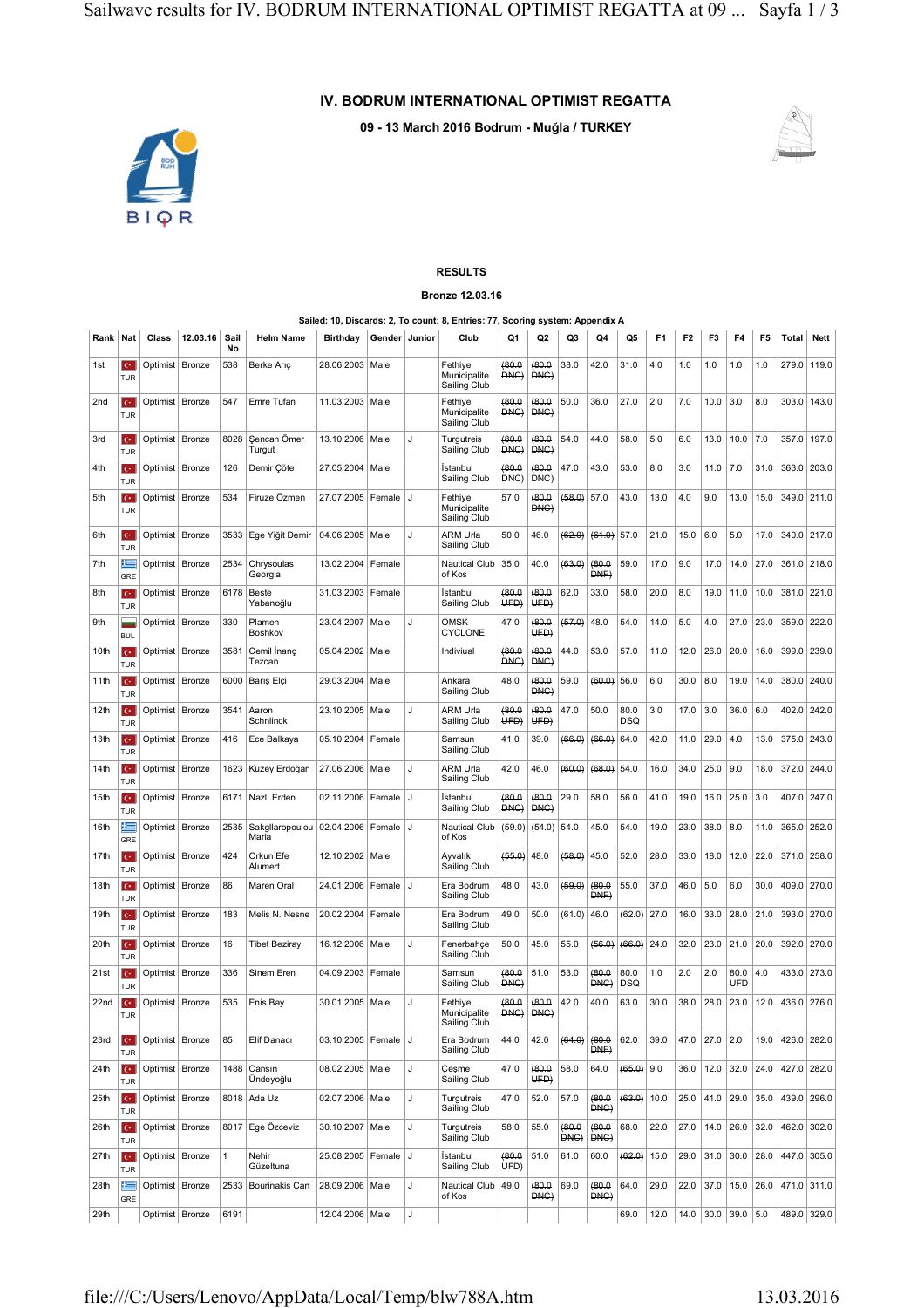|                  | le.<br>TUR                   |                   |        |      | Alp Tuna<br>Tuncer                   |                         |        |    | Istanbul<br>Sailing Club                          | (80.0)<br>DNC) | (80.0)<br>DNC)        | 80.0<br>DNC        | 80.0<br><b>DNC</b> |                    |                    |                    |                    |                    |                    |             |             |
|------------------|------------------------------|-------------------|--------|------|--------------------------------------|-------------------------|--------|----|---------------------------------------------------|----------------|-----------------------|--------------------|--------------------|--------------------|--------------------|--------------------|--------------------|--------------------|--------------------|-------------|-------------|
| 30th             | le.<br>TUR                   | Optimist   Bronze |        | 415  | Dila Balkaya                         | 05.10.2004 Female       |        |    | Samsun<br>Sailing Club                            | (80.0)<br>DNG) | (80.0)<br>DNG)        | 49.0               | 56.0               | 44.0               | 80.0<br><b>DNC</b> | 18.0               | 7.0                | 80.0<br>UFD        | 2.0                | 496.0       | 336.0       |
| 31st             | I€<br>TUR                    | Optimist   Bronze |        | 6200 | Can Tunç<br>Pekkan                   | 21.04.2005   Male       |        | J  | Istanbul<br>Sailing Club                          | (80.0)<br>DNG) | (80.0)<br>DNG)        | 71.0               | 67.0               | 66.0               | 34.0               | 40.0               | 32.0               | 17.0               | 9.0                | 496.0       | 336.0       |
| 32 <sub>nd</sub> | $\mathbf{C}^*$<br>TUR        | Optimist   Bronze |        | 1161 | Mehmet<br>Akyurtlaklı                | 29.12.2003   Male       |        |    | B.B. Bodrum<br>Sailing Club                       | 51.0           | 53.0                  | (80.0)<br>DNC)     | 57.0               | 42.0               | (80.0)<br>DSQ)     | 42.0               | 34.0               | 22.0               | 42.0               | 503.0       | 343.0       |
| 33rd             | lc• i<br>TUR                 | Optimist   Bronze |        | 140  | Can Ege<br>Kahraman                  | 20.07.2007              | Male   | J  | Çeşme<br>Sailing Club                             | 40.0           | (80.0)<br>UFD)        | 63.0               | (80.0)<br>DNC)     | 80.0<br><b>DNC</b> | 31.0               | 28.0               | 42.0               | 35.0               | 36.0               | 515.0       | 355.0       |
| 34th             | le.<br>TUR                   | Optimist   Bronze |        | 6002 | Zeynep Duru<br>Aytekin               | 24.10.2003   Female     |        |    | Ankara<br>Sailing Club                            | (80.0)<br>DNG) | (80.0)<br>DNG)        | 66.0               | 52.0               | 61.0               | 46.0               | 26.0               | 35.0               | 42.0               | 33.0               | 521.0       | 361.0       |
| 35th             | le.<br>TUR                   | Optimist   Bronze |        | 3021 | Bora Çıtak                           | 29.01.2005   Male       |        | J  | Istanbul<br>Sailing Club                          | (80.0)<br>DNG) | (80.0)<br>DNG)        | 60.0               | 67.0               | 58.0               | 18.0               | 21.0               | 22.0               | 37.0               | 80.0<br><b>DNC</b> | 523.0       | 363.0       |
| 36th             | le-<br>TUR                   | Optimist   Bronze |        | 180  | Yaman Aslan                          | 23.12.2006   Male       |        | J  | Era Bodrum<br>Sailing Club                        | 36.0           | (80.0<br>DNG)         | 51.0               | (80.0<br>DNG)      | 53.0               | 32.0               | 80.0<br><b>UFD</b> | 80.0<br><b>DNC</b> | 24.0               | 25.0               | 541.0       | 381.0       |
| 37th             | le-<br>TUR                   | Optimist   Bronze |        | 6201 | Yiğit Özbaşoğlu                      | 27.08.2006   Male       |        | U, | Istanbul<br>Sailing Club                          | (80.0)<br>DNC) | (80.0)<br>DNC)        | 51.0               | 59.0               | 59.0               | 80.0<br><b>UFD</b> | 24.0               | 15.0               | 18.0               | 80.0<br><b>DNC</b> | 546.0       | 386.0       |
| 38th             | le.<br>TUR                   | Optimist   Bronze |        | 3584 | Elif Suzan                           | 19.05.2005   Female     |        | IJ | Indiviual                                         | (80.0<br>DNC)  | (80.0)<br>DNC)        | 59.0               | 63.0               | 63.0               | 36.0               | 39.0               | 46.0               | 46.0               | 38.0               | 550.0       | 390.0       |
| 39th             | $\mathbf{C}^*$<br>TUR        | Optimist          | Bronze | 6184 | Tuna Işçen                           | 03.02.2007              | Male   | J  | İstanbul<br>Sailing Club                          | (80.0<br>DNG)  | (80.0)<br>DNG)        | 64.0               | 53.0               | 65.0               | 47.0               | 53.0               | 39.0               | 41.0               | 29.0               | 551.0       | 391.0       |
| 40th             | le.<br>TUR                   | Optimist   Bronze |        | 533  | Nasuh Efe<br>Yanık                   | 20.04.2005   Male       |        | J  | Fethiye<br>Municipalite<br>Sailing Club           | 53.0           | (80.0<br>DNC)         | 49.0               | (80.0<br>DNF)      | 61.0               | 23.0               | 31.0               | 24.0               | 80.0<br><b>DNC</b> | 80.0<br><b>DNC</b> | 561.0       | 401.0       |
| 41st             | lc• i<br>TUR                 | Optimist   Bronze |        | 6001 | <b>Ahmet Cahit</b><br>özakıncı       | 28.01.2003   Male       |        |    | Ankara<br>Sailing Club                            | (80.0<br>DNC)  | (80.0)<br>DNC)        | 65.0               | 80.0<br><b>DNC</b> | 67.0               | 35.0               | 45.0               | 47.0               | 33.0               | 34.0               | 566.0       | 406.0       |
| 42nd             | le.<br>TUR                   | Optimist   Bronze |        | 1490 | Doruk<br>Solmazlar                   | 02.04.2004              | Male   |    | Solo Sailing<br>Club                              | 52.0           | 52.0                  | (69.0)             | 0.08(<br>DNC)      | 69.0               | 48.0               | 56.0               | 53.0               | 40.0               | 40.0               | 559.0       | 410.0       |
| 43rd             | le-<br>TUR                   | Optimist   Bronze |        | 544  | Talha Kağan<br>Yanık                 | 12.02.2003 Male         |        |    | Fethiye<br>Municipalite<br>Sailing Club           | (80.0)<br>DNG) | (80.0)<br>DNG)        | 56.0               | 63.0               | 61.0               | 26.0               | 20.0               | 36.0               | 80.0<br><b>DNC</b> | 80.0<br><b>DNC</b> | 582.0       | 422.0       |
| 44th             | le.<br>TUR                   | Optimist   Bronze |        | 87   | Damla Akıl                           | 26.03.2007              | Female | IJ | Era Bodrum<br>Sailing Club                        | (80.0)<br>DNC) | (80.0)<br>DNC)        | 72.0               | 80.0<br><b>DNF</b> | 80.0<br><b>DNC</b> | 33.0               | 54.0               | 49.0               | 16.0               | 41.0               | 585.0       | 425.0       |
| 45th             | le-<br>TUR                   | Optimist   Bronze |        | 967  | Arda Deniz<br>Günlü                  | 19.06.2004   Male       |        |    | Göcek Yacht<br>Club                               | (80.0)<br>DNG) | (80.0)<br>DNG)        | 65.0               | 45.0               | 55.0               | 45.0               | 37.0               | 21.0               | 80.0<br><b>DNC</b> | 80.0<br><b>DNC</b> | 588.0       | 428.0       |
| 46th             | $C^*$<br>TUR                 | Optimist   Bronze |        | 109  | Gamze Akçin                          | 01.01.2003   Female     |        |    | Eğirdir<br>Sailing Club                           | (80.0)<br>DNC) | (80.0)<br>DNC)        | 53.0               | 58.0               | 60.0               | 7.0                | 13.0               | 80.0<br><b>DNC</b> | 80.0<br><b>DNC</b> | 80.0<br><b>DNC</b> |             | 591.0 431.0 |
| 47th             | lc• i<br>TUR                 | Optimist   Bronze |        | 6004 | Duru Yağmur<br>Mantar                | 16.03.2004 Female       |        |    | Ankara<br>Sailing Club                            | (80.0<br>DNC)  | (80.0)<br>DNC)        | 68.0               | 65.0               | 65.0               | 25.0               | 35.0               | 50.0               | 43.0               | 80.0<br><b>DNC</b> | 591.0       | 431.0       |
| 48th             | le-<br>TUR                   | Optimist   Bronze |        | 1175 | Nazmi Ege Top                        | 07.07.2006   Male       |        | J  | B.B. Bodrum<br>Sailing Club                       | 46.0           | 44.0                  | (80.0)<br>DNC)     | (80.0)<br>DNC)     | 67.0               | 52.0               | 58.0               | 56.0               | 44.0               | 80.0<br><b>DNC</b> | 607.0       | 447.0       |
| 49th             | le.<br>TUR                   | Optimist   Bronze |        | 7057 | Elif Dinc                            | 25.06.2005   Female     |        | IJ | Bursa<br>Metropolitan<br>Municipalities<br>S. Clu | (80.0<br>DNC)  | (80.0<br>DNC)         | 80.0<br><b>DNC</b> | 60.0               | 80.0<br><b>DNC</b> | 49.0               | 80.0<br>DSQ        | 40.0               | 31.0               | 39.0               | 619.0       | 459.0       |
| 50th             | lc• i<br>TUR                 | Optimist   Bronze |        | 218  | Uraz Ilgaz Erkin   06.06.2006   Male |                         |        | J  | Marmara<br>Sailing Club                           | (80.0<br>UFD)  | (80.0)<br>DNG)        | 65.0               | 62.0               | 53.0               | 40.0               | 43.0               | 48.0               | 80.0<br>DNC        | 80.0<br><b>DNC</b> |             | 631.0 471.0 |
| 51st             | $\mathbf{C}^*$<br>TUR        | Optimist Bronze   |        | 542  | Mariam<br>∠nukenova                  | 20.01.2004   Female     |        |    | Fethiye<br>Municipalite<br>Sailing Club           | (80.0)<br>DNC) | (80.0)<br><b>UNG)</b> | 63.0               | 56.0               | 67.0               | 50.0               | 41.0               | 45.0               | 80.0<br>DNC        | 80.0<br><b>DNC</b> | 642.0       | 482.0       |
| 52 <sub>nd</sub> | le-<br><b>TUR</b>            | Optimist   Bronze |        | 969  | Enver Türkmen                        | 18.02.2005 Male         |        | J  | Göcek Yacht<br>Club                               | (80.0)<br>DNG) | (80.0)<br>DNC         | 80.0<br><b>DNC</b> | 80.0<br><b>DNC</b> | 60.0               | 80.0<br><b>UFD</b> | 10.0               | 20.0               | 80.0<br><b>DNC</b> | 80.0<br><b>DNC</b> |             | 650.0 490.0 |
| 53rd             | le-<br>TUR                   | Optimist Bronze   |        | 3582 | Ilgar Can<br>Çankaya                 | 17.03.2004 Male         |        |    | Indiviual                                         | (80.0)<br>DNC) | (80.0)<br>DNC)        | 68.0               | 80.0<br><b>DNF</b> | 69.0               | 80.0<br><b>DNF</b> | 44.0               | 80.0<br><b>DNC</b> | 34.0               | 37.0               |             | 652.0 492.0 |
| 54th             | $\mathbf{C}$<br><b>TUR</b>   | Optimist Bronze   |        | 1172 | Oğuz Önal                            | 30.01.2007   Male       |        | J  | B.B. Bodrum<br>Sailing Club                       | (80.0)<br>DNC) | (80.0)<br>DNC)        | 69.0               | 64.0               | 68.0               | 80.0<br><b>DNC</b> | 52.0               | 51.0               | 45.0               | 80.0<br><b>DNC</b> | 669.0       | 509.0       |
| 55th             | $\mathbf{C}^*$<br>TUR        | Optimist Bronze   |        | 102  | Arif Arslantürk                      | 27.09.2005 Male         |        | J  | Eğirdir<br>Sailing Club                           | (80.0)<br>DNC) | (80.0)<br>DNG)        | 62.0               | 66.0               | 64.0               | 51.0               | 55.0               | 80.0<br><b>DNS</b> | 51.0               | 80.0<br><b>DNC</b> |             | 669.0 509.0 |
| 56th             | $\mathbf{C}^*$<br><b>TUR</b> | Optimist   Bronze |        | 6180 | Sadi Burak<br>Kocayaş                | 18.11.2006 Male         |        | J  | İstanbul<br>Sailing Club                          | (80.0)<br>DNG) | (80.0)<br>DNG)        | 67.0               | 80.0<br><b>DNF</b> | 68.0               | 44.0               | 50.0               | 43.0               | 80.0<br><b>DNC</b> | 80.0<br><b>DNC</b> | 672.0 512.0 |             |
| 57th             | le-<br>TUR                   | Optimist   Bronze |        | 978  | Cemre Deda                           | 29.01.2004   Female     |        |    | Göcek Yacht<br>Club                               | (80.0<br>DNG)  | (80.0)<br>DNG)        | 67.0               | 62.0               | 80.0<br><b>DNC</b> | 38.0               | 51.0               | 55.0               | 80.0<br><b>DNC</b> | 80.0<br><b>DNC</b> |             | 673.0 513.0 |
| 58th             | $\mathbf{C}$<br><b>TUR</b>   | Optimist   Bronze |        | 301  | Efe Derman                           | 10.12.2007 Male         |        | J  | İstanbul<br>Sailing Club                          | (80.0<br>DNC)  | (80.0)<br>DNC)        | 73.0               | 80.0<br><b>DNF</b> | 80.0<br><b>DNC</b> | 53.0               | 57.0               | 52.0               | 38.0               | 80.0<br><b>DNC</b> |             | 673.0 513.0 |
| 59th             | $\mathbf{C}^*$<br><b>TUR</b> | Optimist   Bronze |        | 3526 | Selina Ertekin                       | 20.06.2006   Female   J |        |    | <b>ARM Urla</b><br>Sailing Club                   | (80.0)<br>DNC) | (80.0)<br>DNC)        | 70.0               | 80.0<br><b>DNC</b> | 70.0               | 43.0               | 49.0               | 44.0               | 80.0<br><b>DNC</b> | 80.0<br><b>DNC</b> |             | 676.0 516.0 |
| 60th             | $\mathbf{C}^*$<br>TUR        | Optimist Bronze   |        | 4003 | Deniz Uğurlu                         | 24.05.2006 Male         |        | J  | Ankara<br>Sailing Club                            | (80.0)<br>DNG) | (80.0)<br>DNG)        | 64.0               | 80.0<br><b>DNC</b> | 80.0<br><b>DNC</b> | 54.0               | 60.0               | 57.0               | 47.0               | 80.0<br><b>DNC</b> |             | 682.0 522.0 |
| 61st             | $\mathbf{C}^*$<br><b>TUR</b> | Optimist Bronze   |        | 225  | Jan Kanbolat                         | 19.12.2007 Male         |        | J  | İskenderun<br>Sailing Club                        | (80.0)<br>DNF) | (80.0<br>UFD          | 55.0               | 80.0<br><b>DNC</b> | 80.0<br><b>DNC</b> | 55.0               | 59.0               | 80.0<br><b>DNC</b> | 52.0               | 80.0<br><b>DNC</b> |             | 701.0 541.0 |
| 62nd             | $\mathbf{C}$<br>TUR          | Optimist Bronze   |        | 221  | Elif Lena Kısa                       | 31.12.2007   Female   J |        |    | B.B. Bodrum<br>Sailing Club                       | (80.0)<br>DNG) | (80.0)<br>DNC)        | 74.0               | 80.0<br><b>DNF</b> | 80.0<br><b>DNC</b> | 80.0<br><b>UFD</b> | 48.0               | 54.0               | 48.0               | 80.0<br><b>DNC</b> |             | 704.0 544.0 |
| 63rd             | $\mathbf{C}$<br>TUR          | Optimist Bronze   |        | 1113 | Poyraz Tarhan<br>Erdem               | 30.11.2007   Male       |        |    | B.B. Bodrum<br>Sailing Club                       | (80.0)<br>DNC) | (80.0)<br>DNC)        | 71.0               | 80.0<br><b>DNF</b> | 70.0               | 56.0               | 62.0               | 80.0<br><b>DNC</b> | 49.0               | 80.0<br><b>DNC</b> | 708.0       | 548.0       |
| 64th             | C.<br>TUR                    | Optimist   Bronze |        | 1251 | Suat Poyraz<br>Şevk                  | 09.07.2008 Male         |        | J  | B.B. Bodrum<br>Sailing Club                       | (80.0<br>DNG)  | (80.0)<br>DNG)        | 68.0               | 80.0<br><b>DNC</b> | 80.0<br><b>DNC</b> | 58.0               | 61.0               | 80.0<br><b>DNC</b> | 53.0               | 80.0<br><b>DNC</b> |             | 720.0 560.0 |
| 65th             | $\mathbf{C}^*$<br><b>TUR</b> | Optimist   Bronze |        | 101  | Aybars Kaya                          | 13.06.2007 Male         |        | J  | Eğirdir<br>Sailing Club                           | (80.0)<br>DNG) | (80.0)<br>DNG)        | 70.0               | 80.0<br><b>DSQ</b> | 80.0<br><b>DSQ</b> | 57.0               | 80.0<br><b>DNC</b> | 80.0<br><b>DNC</b> | 50.0               | 80.0<br><b>DNC</b> |             | 737.0 577.0 |
| 66th             |                              | Optimist   Bronze |        | 3583 | Cisem Demir                          | 21.06.2006   Female   J |        |    | Indiviual                                         |                |                       | 67.0               | 59.0               | 66.0               |                    |                    |                    |                    |                    |             | 752.0 592.0 |